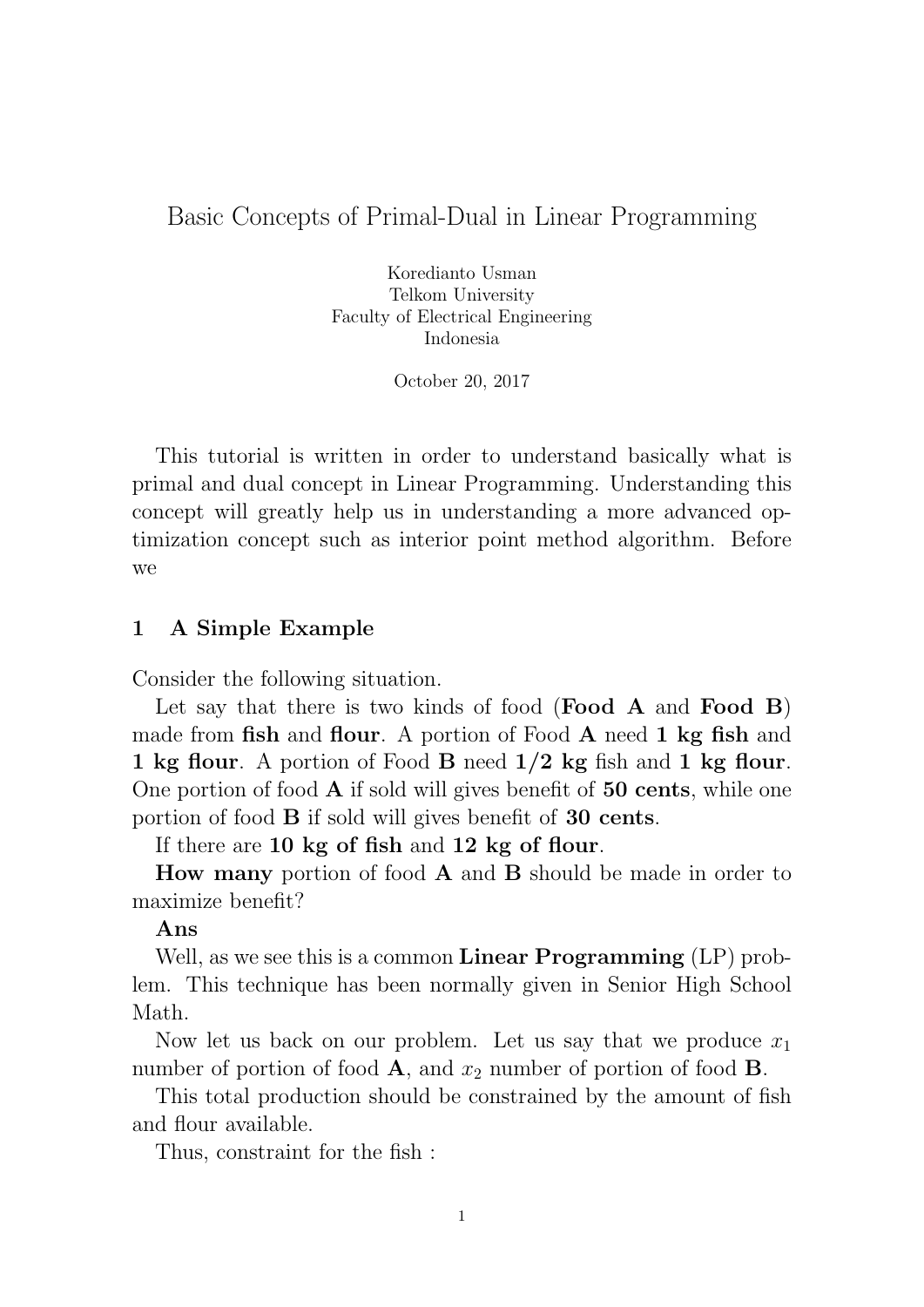$$
1 \cdot x_1 + 0.5 \cdot x_2 \le 10 \tag{1}
$$

and constraint for the flour is

$$
1 \cdot x_1 + 1 \cdot x_2 \le 12 \tag{2}
$$

Objective function is

$$
Z = 50 \cdot x_1 + 30 \cdot x_2 \tag{3}
$$

If we only produce 1 portion of food A and 1 portion of food B, then the benefit we get will be  $50 \cdot 1 + 30 \cdot 1 = 80$ . And we only use  $1+0.5$  $= 1.5$ kg fish, and  $1+1 = 2$ kg flour.

Of course, since producing food A gives more benefit, it is logical to produce more food A than food B.

But we hold that for the moment. Now let solve this LP using simplex algorithm.

First we introduce slack variables  $s_1$  and  $s_2$  into our constraints : So

$$
x_1 + 0.5 \cdot x_2 \le 10 \tag{4}
$$

becomes

$$
x_1 + 0.5 \cdot x_2 + s_1 = 10 \tag{5}
$$

And

$$
x_1 + x_2 \le 12 \tag{6}
$$

changes to

$$
x_1 + x_2 + s_2 = 12 \tag{7}
$$

And rewrite the objective function as

$$
Z - 50 \cdot x_1 - 30 \cdot x_2 = 0 \tag{8}
$$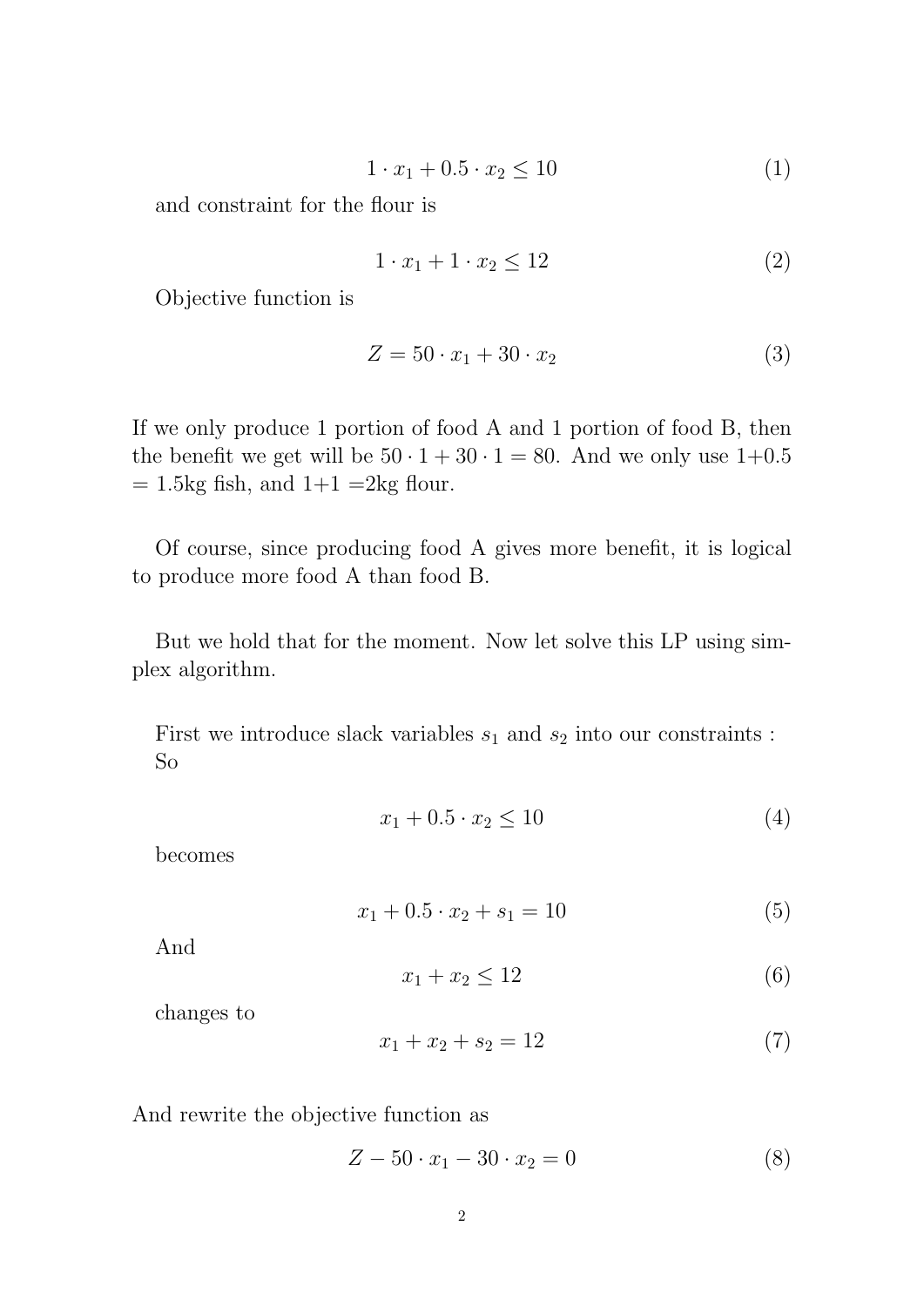Collecting 5, 7 and 8 we obtain the complete equation for simplex algorithm:

$$
x_1 + 0.5x_2 + s_1 = 10 \tag{9}
$$

$$
x_1 + x_2 + s_2 = 12 \tag{10}
$$

$$
Z - 50 \cdot x_1 - 30 \cdot x_2 = 0 \tag{11}
$$

Now creating the simplex table:

Table #1

|   | $x_1$ | $x_2$ | $\overline{S_1}$ | $s_2$             | <b>RHS</b> |
|---|-------|-------|------------------|-------------------|------------|
|   |       | 0.5   |                  | $\mathbf{\Omega}$ | 10         |
|   |       |       |                  |                   | 12         |
| Z | $-50$ | $-30$ | $\left( \right)$ | $\mathbf{\Omega}$ |            |

RHS is right hand size terms.

Before we start with simplex algorithm, it is worth to observe the plot of constraints as depicted in Fig. 1.



Figure 1: The plot of contraints

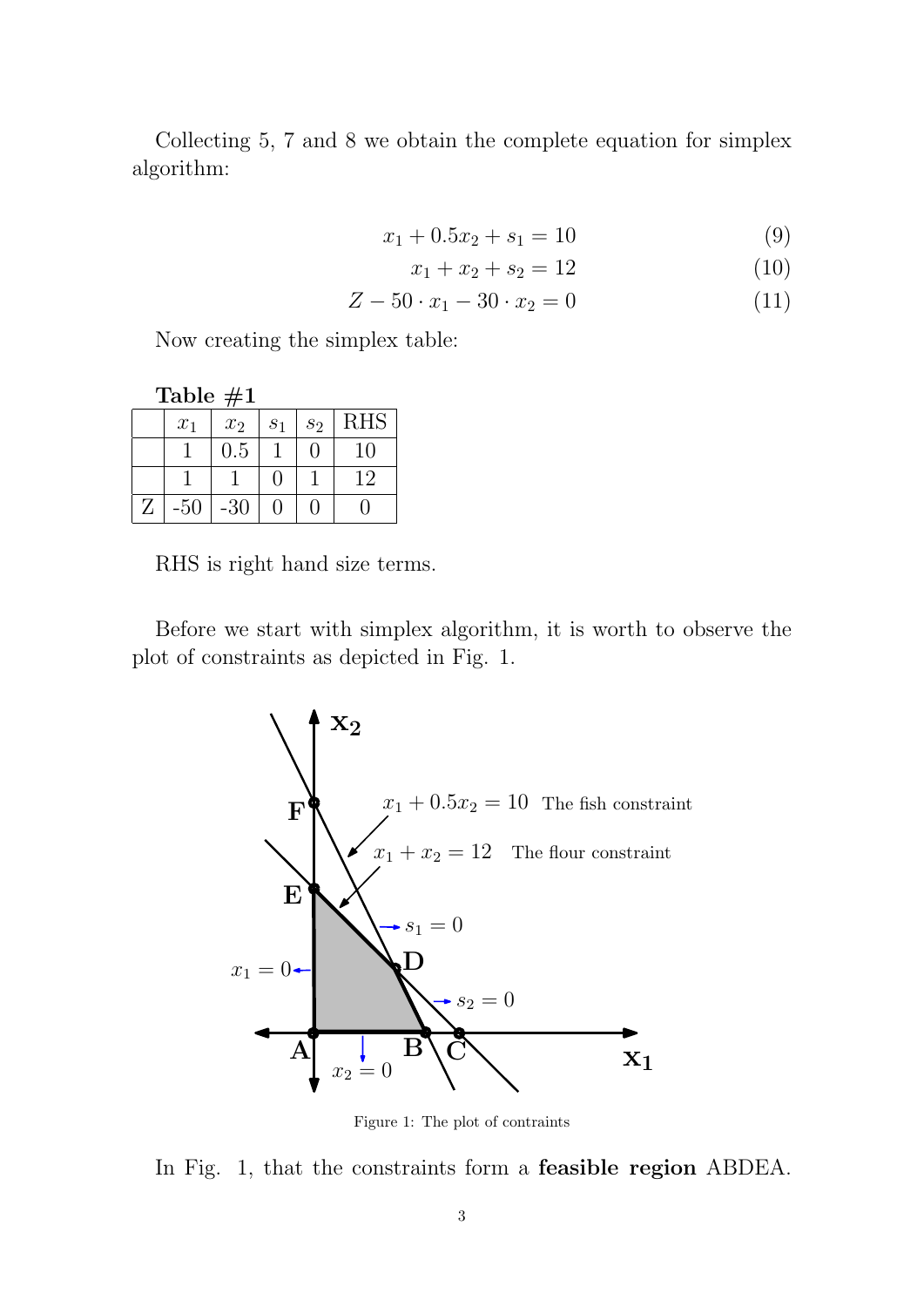The area are bounded with lines  $x_1 = 0$ ,  $x_2 = 0$ ,  $x_1 + x_2 = 12$ ,  $0.5x_1 + x_2 = 10.$ 

It is interesting to note that the line  $x_1 + 0.5x_2 = 12$  is also called line  $s_1 = 0$ , since the constraint with slack variable is  $x_1 + x_2 + s_1 = 12$ , then  $x_1 + x_2 = 12$  is achieved when  $s_1 = 0$ .

With similar reasoning, It is interesting to note that the line  $x_1 +$  $x_2 = 12$  is also called line  $s_1 = 0$ , since the constraint with slack variable is  $x_1 + x_2 + s_1 = 12$ , then  $x_1 + x_2 = 12$  is achieved when  $s_1 = 0.$ 

The solution of LP programming normally lies on either A or B or D or E points, i.e. at vertex of feasible area OR at line segments of AB or BD or DE or EA. So either on VERTEX or on LINE SEGMENTS. The Simplex Algorithm works by exploiting this fact. It start at A, and then determine whether to go to B or to E, and so on (checking each points at vertex of the feasible area).

Using this fact, let us now start with Simplex Algorithm.

We start from point **A**  $((x_1, x_2) = (0, 0))$ . Next, where should we go? A or E?

Before we answer this, we observe that there are 6 columns in this simplex table. Second column is  $x_1$  column, and third column is  $x_2$ column.

In Simplex Algorithm, first we should determine, which variable is critical,  $x_1$  or  $x_2$ . Since producing  $x_1$  gives benefit 50 (indicated by -50 in  $x_1$  column), and  $x_2$  which only give benefit 30 (as indicated by -30 in  $x_2$  column), therefore we select  $x_1$  column, and this correspond to the action that we will go into  $x_1$  direction. In other word, we will go to either B or C.

If we go to  $B(10,0)$  then our objective function  $Z = 50x10+30x0 =$ 500. If we go to  $C(12,0)$ , then our objective function  $Z = 50x12+30x0$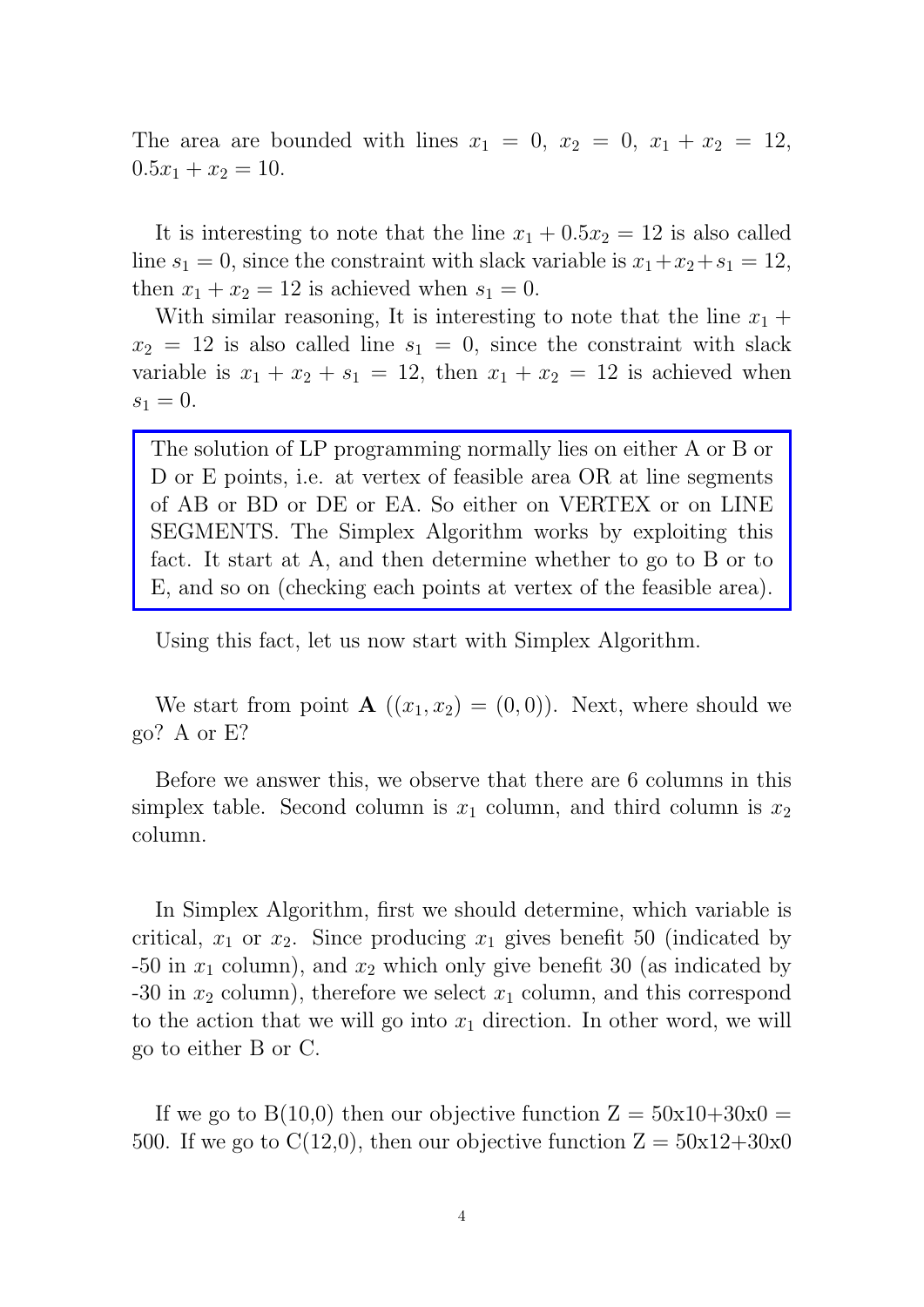$= 600.$ 

It seem that we should go to point C. But from Fig. 1, we observe that point C is not in feasible region. We can only go to point B. So how we know this in simplex?

Using  $x_1$  column as reference, we know that we can use the first row to find B, which is  $10/1 = 10$  (that is: RHS divide by coef of  $x_1$ ), and second row to find C which is  $(12/1=12)$ . We collect this information as a new column (INDIK column). We know that we should choose the smallest value. Selecting  $x_1$  column, and first row, we obtain a pivot element which is coloured blue in the following table.

Table  $#2.$ 

|       | $x_1$ | $x_2$ | $S_1$ |    | $s_2$   RHS   INDIK |
|-------|-------|-------|-------|----|---------------------|
|       |       | 0.5   |       | 10 |                     |
|       |       |       |       | 12 | 12                  |
| $Z^-$ | $-50$ | $-30$ |       |    |                     |

Now we perform elementary row operation using pivot element to eliminate 1 in second row and -50 on the third row, so that in  $x_1$  column, only pivot element is not zero.

```
second row = second row - first row
and
third row = third row + 50 x first row
```
We obtain (INDIK column is removed again)

| Table $#3$ | $x_1$ | $x_2$ | S <sub>1</sub> | $S_2$ | $\rm RHS$ |
|------------|-------|-------|----------------|-------|-----------|
|            |       | 0.5   |                |       | 10        |
|            |       | 0.5   |                |       |           |
|            |       | $-5$  | 50             |       | 500       |

Oke great. In this Table  $#3$ , we see that now we are at point B. And at this point (10,0) our objective function has value of 500 (the most right below element).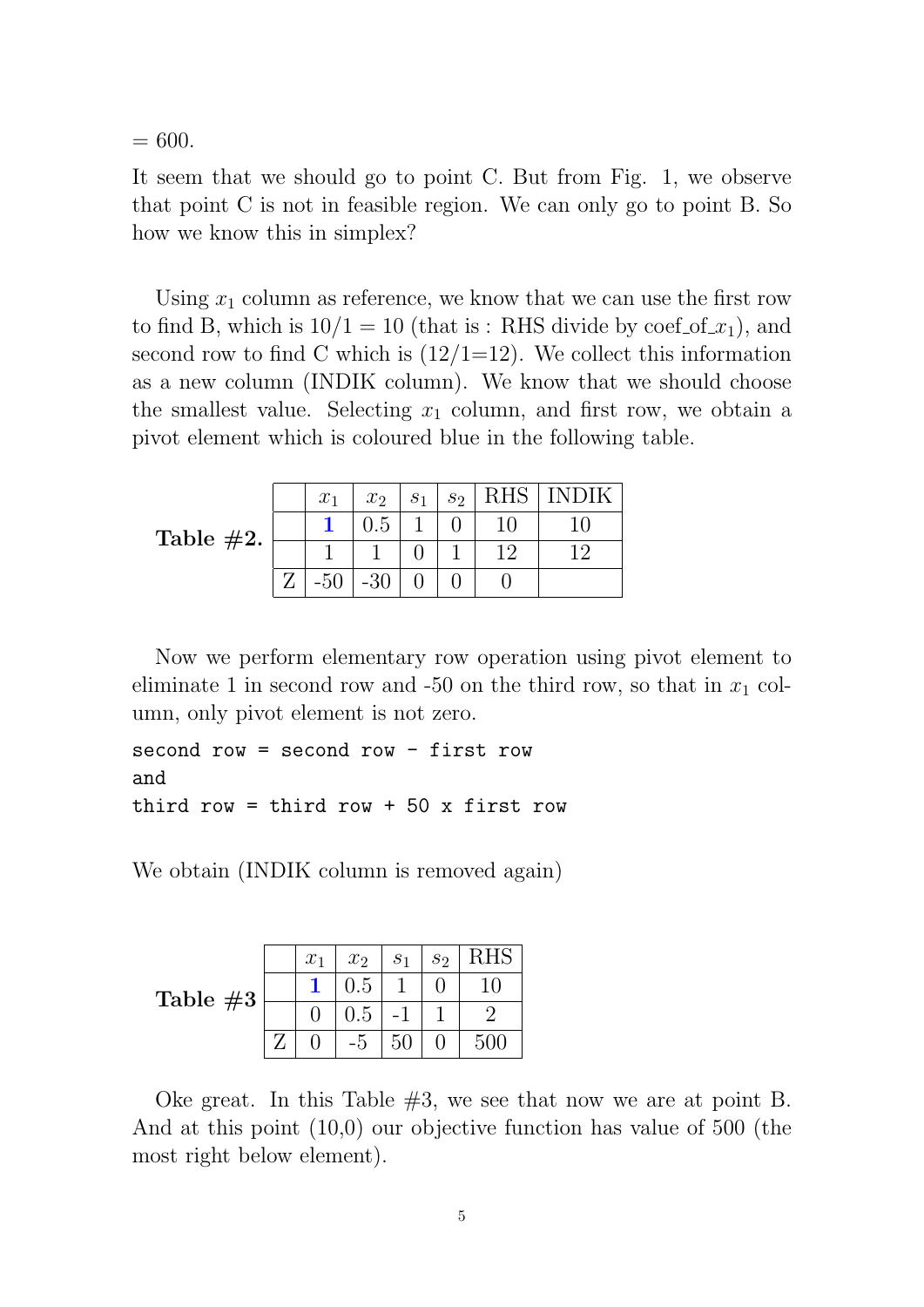Since column  $x_1$  has been chosen, the only **x** variable left is  $x_2$ , therefore we choose this column. Since the first row has been chosen, then there is no more choice left except the second row. The element at  $x_2$  column on the second row is 0.5. So this is our next pivot (we color it blue).

|            | $x_1$ | $x_2$          | S <sub>1</sub> | $S_2$ | RHS     |
|------------|-------|----------------|----------------|-------|---------|
|            |       | 0.5            |                |       |         |
| Table $#4$ |       | $\mathbf{0.5}$ |                |       |         |
|            |       | -5             | 50             |       | $500\,$ |

Normalize this pivot element to 1 by multiplying second row with 2, we obtain

| Table $#5$ | $x_1$ | x <sub>2</sub> | S <sub>1</sub> | $s_2$ |     |
|------------|-------|----------------|----------------|-------|-----|
|            |       | 0.5            |                |       |     |
|            |       |                |                |       |     |
|            |       |                |                |       | 500 |

Again we have to nullize other elements in this column to zero using this pivot element, therefore we perform the elementary row operation

```
first row = first row - 0.5 x second row
and
third row = third row + 5 x second row
```
We obtain

|             | $x_1$ | $x_2$ | S <sub>1</sub> | s <sub>2</sub> | RHS |
|-------------|-------|-------|----------------|----------------|-----|
| Table $\#6$ |       |       |                |                |     |
|             |       |       |                |                |     |
|             |       |       |                |                | 520 |

OK, our simplex method has reach final stage as shown in Table  $#6$ . In this table, we see that objective function gives the highest value 520 at  $x_1 = 10$  (right element of the first row), and  $x_2 = 4$  (right element of the second row).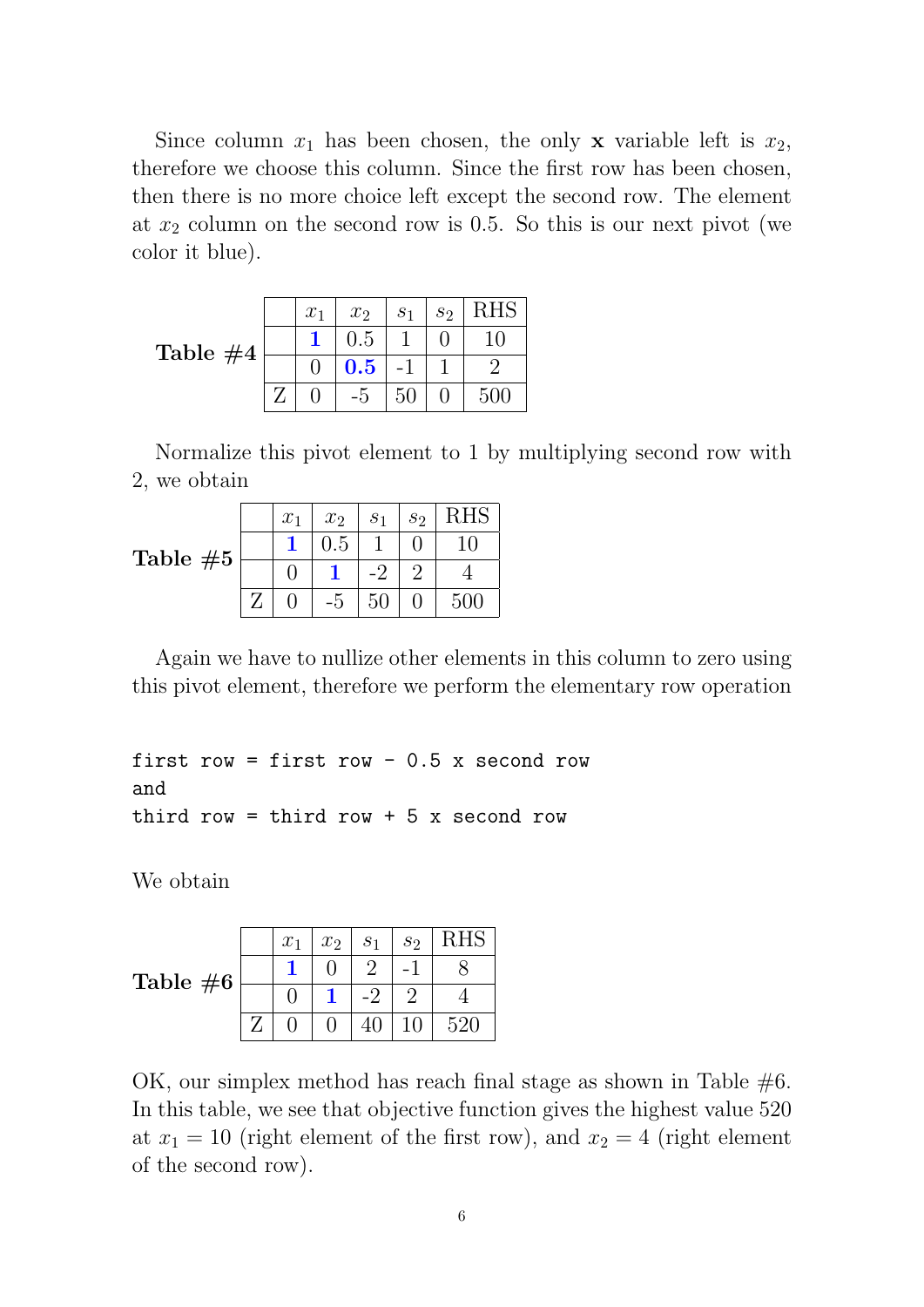Our optimal solution  $(x_1, x_2) = (10, 4)$ . And our optimal benefit is 520.

#### 2 Interpretation of Final Simplex Table : Sensitivity of LP

Table #6 shows the final Simplex Table.

|   | $x_1$             | $x_2$    | S <sub>1</sub> | $s_2$          | <b>RHS</b> |
|---|-------------------|----------|----------------|----------------|------------|
|   |                   | $\Gamma$ | $\overline{2}$ |                |            |
|   | $\left\{ \right.$ |          |                | $\overline{2}$ |            |
| Z |                   | ⋂        | 40             | $10\,$         | 520        |

Interesting to observe the score 40 and 10 in the last row. 40 corresponds to  $s_1$  column and  $s_2$  corresponds to  $s_2$  column.

Oke, our situation is in this problem is, we are limited by the total amount of fish to be 10 unit, and amount of flour are limited by the total amount of 12 unit.

What happen if the amount of fish is increased to 11 and amount of flour is kept constant at 12kg. Will our benefit increase by making more food A or B? How much?

To answer this problem, we again solve it using simplex. Our initial table would be

|              | $x_1$ | $x_2$ | $s_1 \mid s_2$ |    |
|--------------|-------|-------|----------------|----|
| Table $\#1B$ |       | 0.5   |                |    |
|              |       |       |                | 12 |
|              |       | -30   |                |    |

And our final table is

Table #6B

|  | $x_1$ | $x_2$ | $\mathcal{S}_1$ | $s_2$ | <b>RHS</b> |
|--|-------|-------|-----------------|-------|------------|
|  |       |       |                 |       | 10         |
|  |       |       |                 |       |            |
|  |       |       |                 | 10    | 560        |

We see here that our advantage increase from 520 to 560 (i.e. by 40), so now we understand 40 in column  $s<sub>1</sub>$ . This is a profit margin if we increase the amount of fish to 11 instead of 10. In this case also we observe that we increase food A production by 2 and decrease food B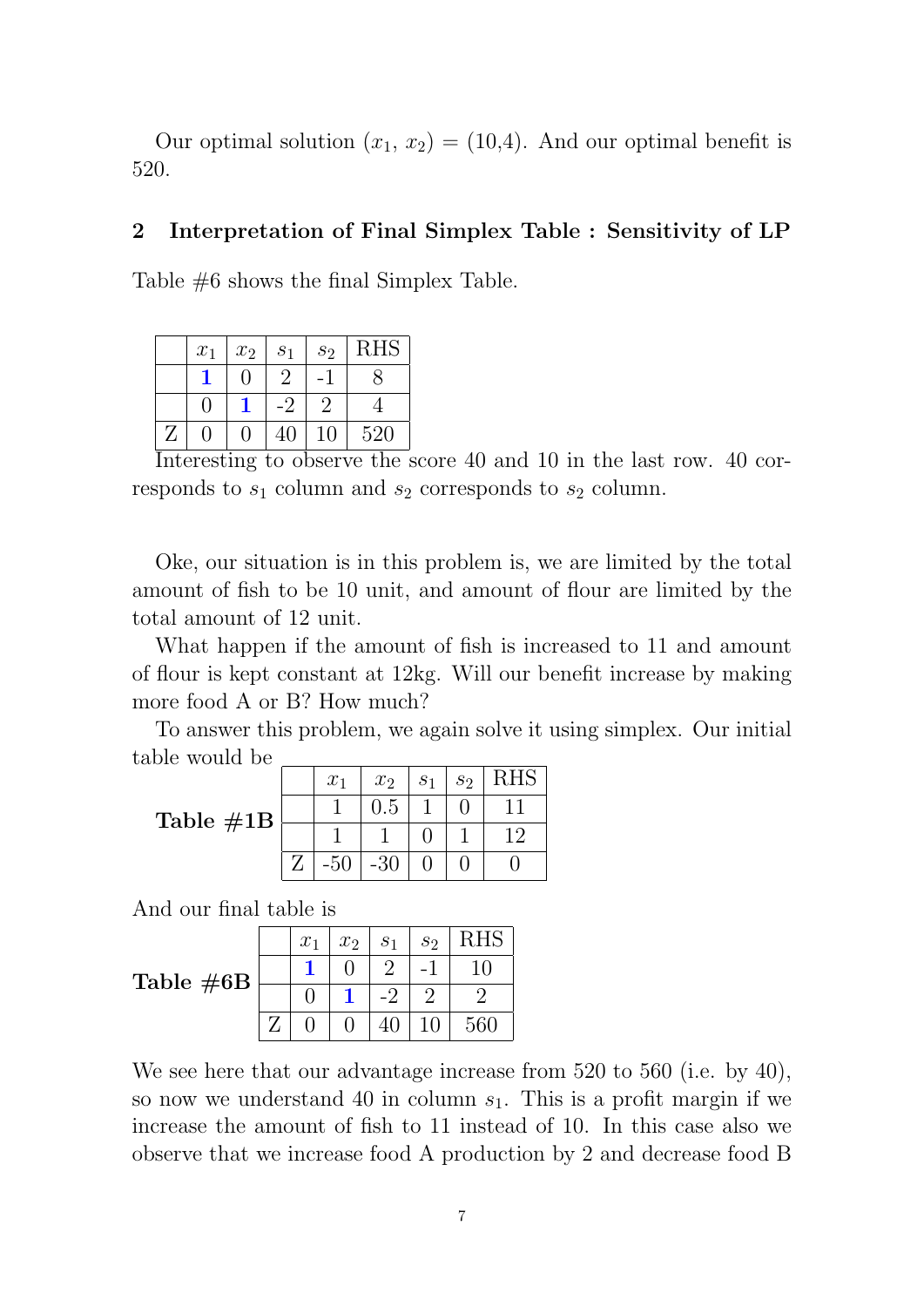by 2.

Finally, let us consider the last scenario, we keep the amount of fish to 10 and increase flour from 12 to 13. What is the profit?

Again we solve this problem using simplex.

Initial Table :

|                     | $x_1$ | $x_2$   | S <sub>1</sub> | s <sub>2</sub> | RHS      |
|---------------------|-------|---------|----------------|----------------|----------|
| Table $\#1\text{C}$ |       | $0.5\,$ |                |                | $\Omega$ |
|                     |       |         |                |                | 13       |
|                     |       | $-30$   |                |                |          |

Final table

| Table $#6C$ | $x_1$ | $x_2$ | S <sub>1</sub> | $S_2$ | RHS     |
|-------------|-------|-------|----------------|-------|---------|
|             |       |       |                |       |         |
|             |       |       |                |       |         |
|             |       |       |                |       | $530\,$ |

In this final table, we see that the total profit is 530, only increase 10 from 520 in initial problem. Now we get better understanding of original final Table. Put it again here :

|         | $x_1$ | $x_2$ | S <sub>1</sub> | s <sub>2</sub> |     |
|---------|-------|-------|----------------|----------------|-----|
| Table 6 |       |       |                |                |     |
|         |       |       |                |                |     |
|         |       |       |                |                | 520 |

Column  $s_1$  from top to bottom: 2, -2, 40.

This clearly mean that if we add 1 unit of fish, in order to get new optimum, then the production of A should be increased by 2 and production of B should be decreased 2, and the profit is increased by 40.

Column  $s_2$  from top to bottom:

-1, 2, 10.

This clearly mean that if we add 1 unit of flour, in order to get new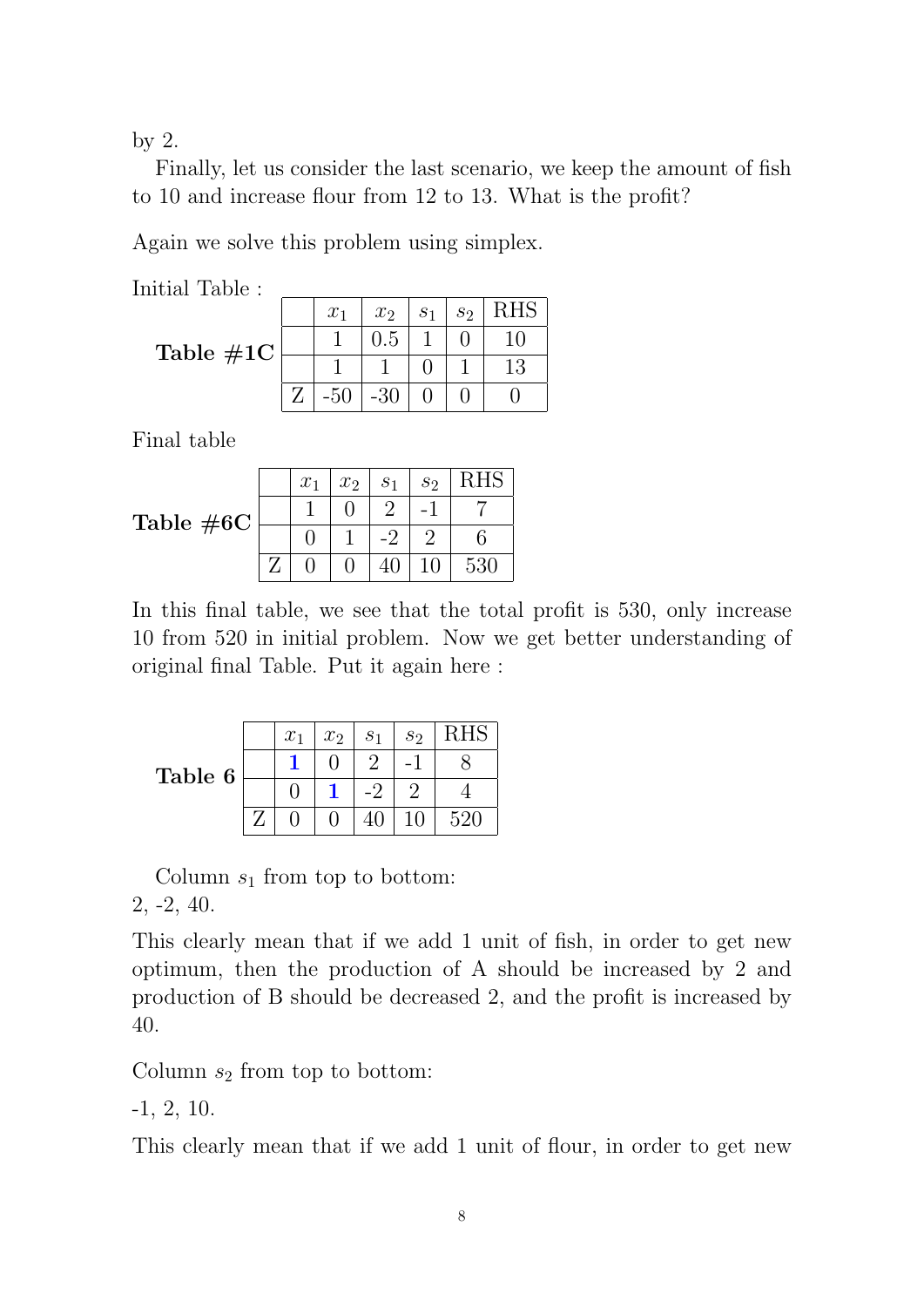optimum, then the production of A should be decreased by 1 and production of B should be increased by 2, and by doing this, the profit is increased by 10.

This situation has been verified by our examples.

# 3 Primal-Dual in Linear Programming

In our previous example, we see how simplex method work. Initially we start at Table  $#1$ , and finally we arrived at Table  $#6$ .

Here we put again Table  $\#1$  and Table  $\#6$ 

Table  $\neq$ 

|       | $x_1$ | $x_2$ | $s_1$ | $s_2$ | <b>RHS</b>                  |
|-------|-------|-------|-------|-------|-----------------------------|
| $\pm$ |       | 0.5   |       |       | 10                          |
|       |       |       |       |       | $\mathcal{D}_{\mathcal{L}}$ |
|       | $-50$ | $-30$ |       |       |                             |

|            | $x_1$ | $x_2$ | S <sub>1</sub> | $S_2$ |         |
|------------|-------|-------|----------------|-------|---------|
|            |       |       |                |       |         |
| Table $#6$ |       |       |                |       |         |
|            |       |       |                |       | $520\,$ |

Now we are talking about the dual form the previous LP problem. The original LP is

Constraints :

$$
x_1 + 0.5 \cdot x_2 \le 10 \tag{12}
$$

$$
x_1 + x_2 \le 12 \tag{13}
$$

Objective function is

$$
Z = 50 \cdot x_1 + 30 \cdot x_2 \tag{14}
$$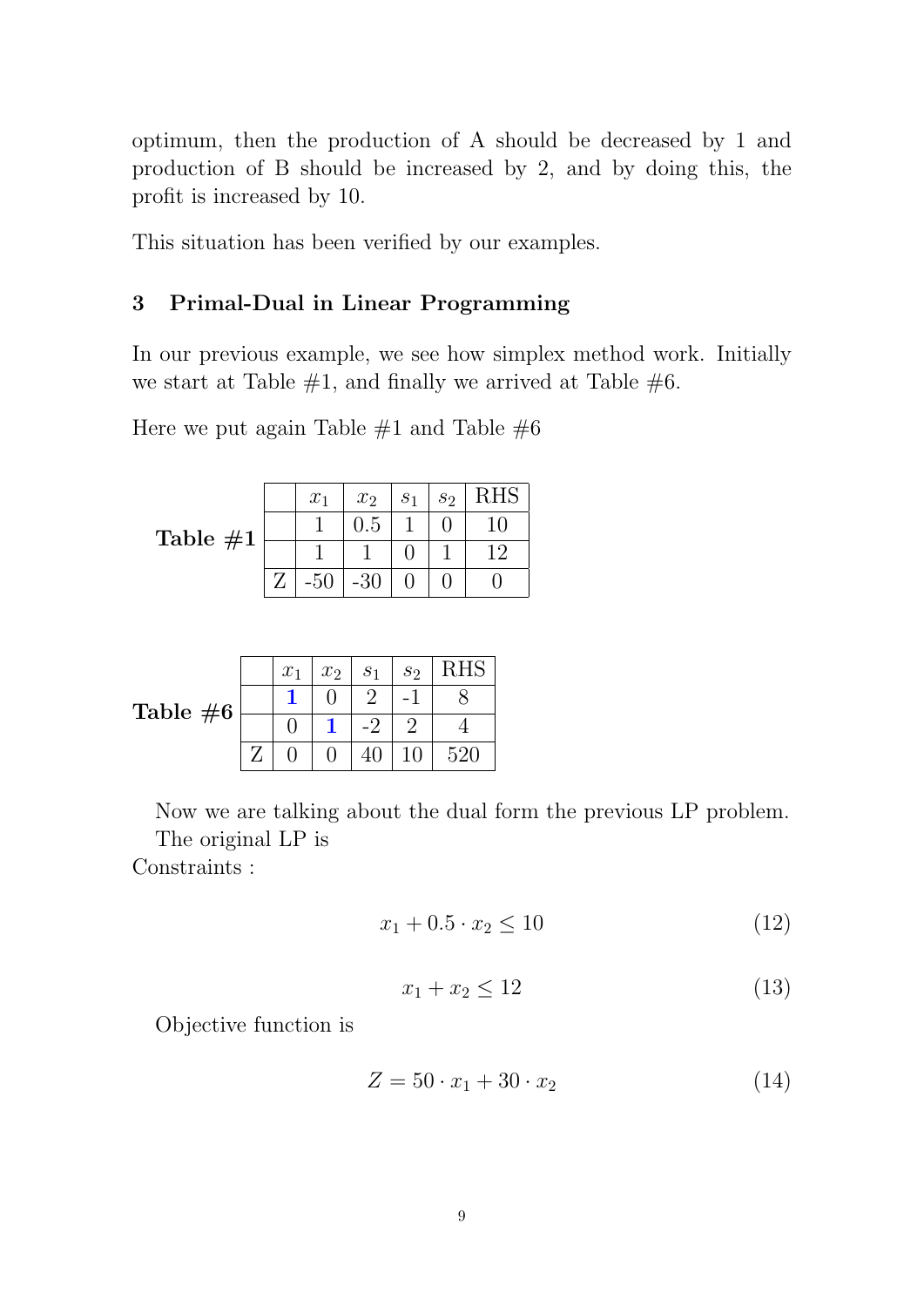The dual of this LP is (change objective to constraint and constraint to objective)

Constraints :

$$
y_1 + y_2 \ge 50 \tag{15}
$$

$$
0.5 \cdot y_1 + y_2 \ge 30 \tag{16}
$$

Objective function is to minimize

$$
Y = 10 \cdot y_1 + 12 \cdot y_2 \tag{17}
$$

This new LP is called dual of previous LP. Since this one is called Dual, therefore it makes sense that the original one is called **Primal**. Observe that

- 1. objective of primal becomes constraints of dual
- 2. constraints of primal becomes objective of dual
- 3. if primal is to maximize then dual is to minimize
- 4. if primal has constraint of  $\leq$ , then dual has constraint of  $\geq$

Introducing new variable  $r_1$  and  $r_2$ , the modified LP becomes Constraints :

$$
y_1 + y_2 + r_1 = 50 \tag{18}
$$

$$
0.5 \cdot y_1 + y_2 + r_2 = 30 \tag{19}
$$

Objective function is to minimize

$$
Y = 10 \cdot y_1 + 12 \cdot y_2 \tag{20}
$$

The plot of constraints is as shown in Fig. 2 Using simplex, the initial table is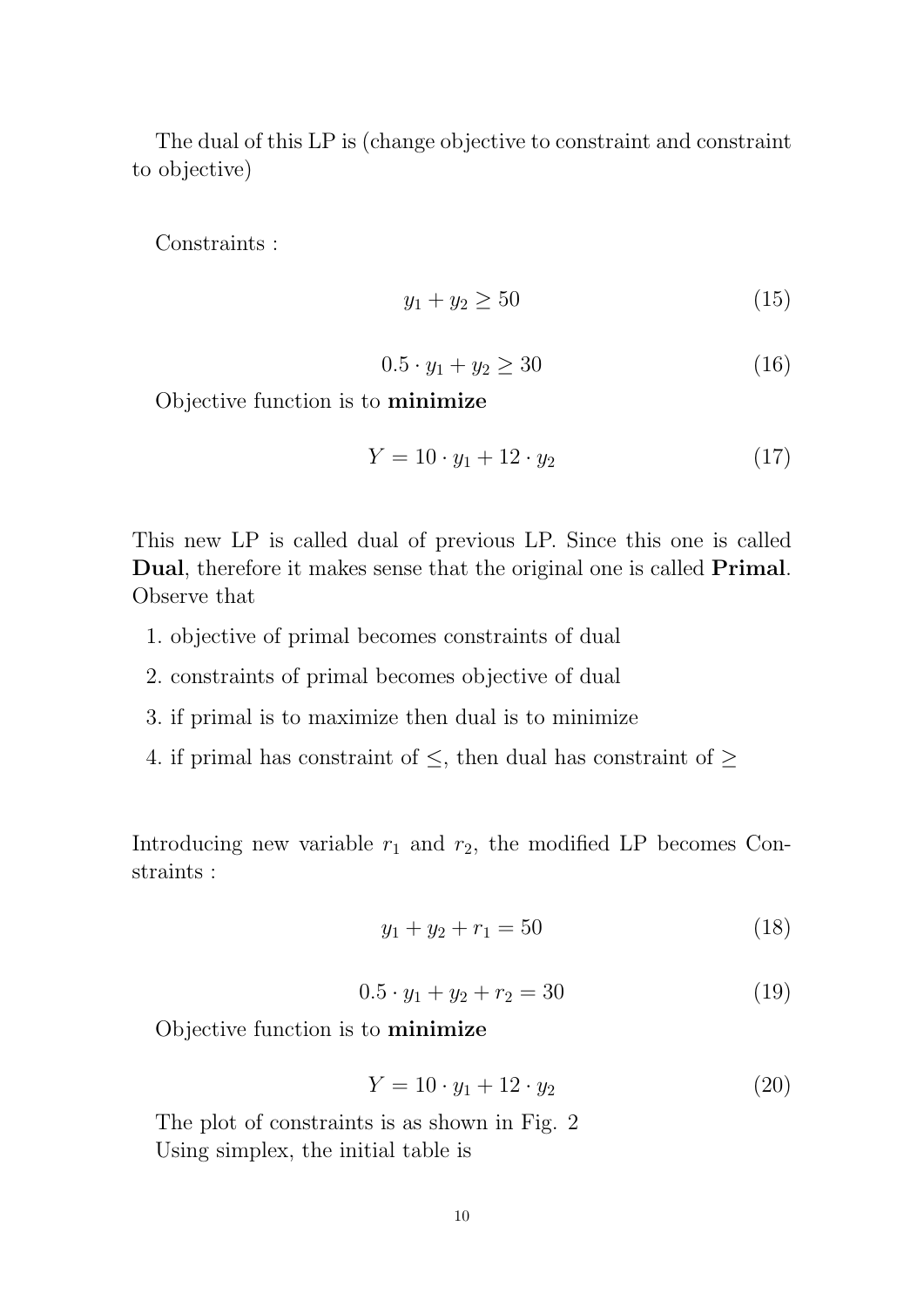

Figure 2: The constraints of dual

|                     | $x_1$ | x <sub>2</sub> | S <sub>1</sub> | $S_2$ |  |
|---------------------|-------|----------------|----------------|-------|--|
| Table $\#1\text{C}$ |       |                |                |       |  |
|                     |       |                |                |       |  |
|                     |       |                |                |       |  |

Since we are minimizing, please be careful selecting each point, we have to make sure that we are at point A' then go to either F', or C' and so on in feasible region.

Doing this, we arrive in final table as (say that this is as Table  $#6C$ ).

Table #6C

|  | $y_1$ | $y_2$ | $r_1$ | r <sub>2</sub>              | <b>RHS</b> |
|--|-------|-------|-------|-----------------------------|------------|
|  | O     |       |       | ٠.                          | 10         |
|  |       | 0     | - ?   | $\mathcal{D}_{\mathcal{L}}$ | 40         |
|  |       |       |       |                             | 520        |

Compare this with final state of original Table, we obtain